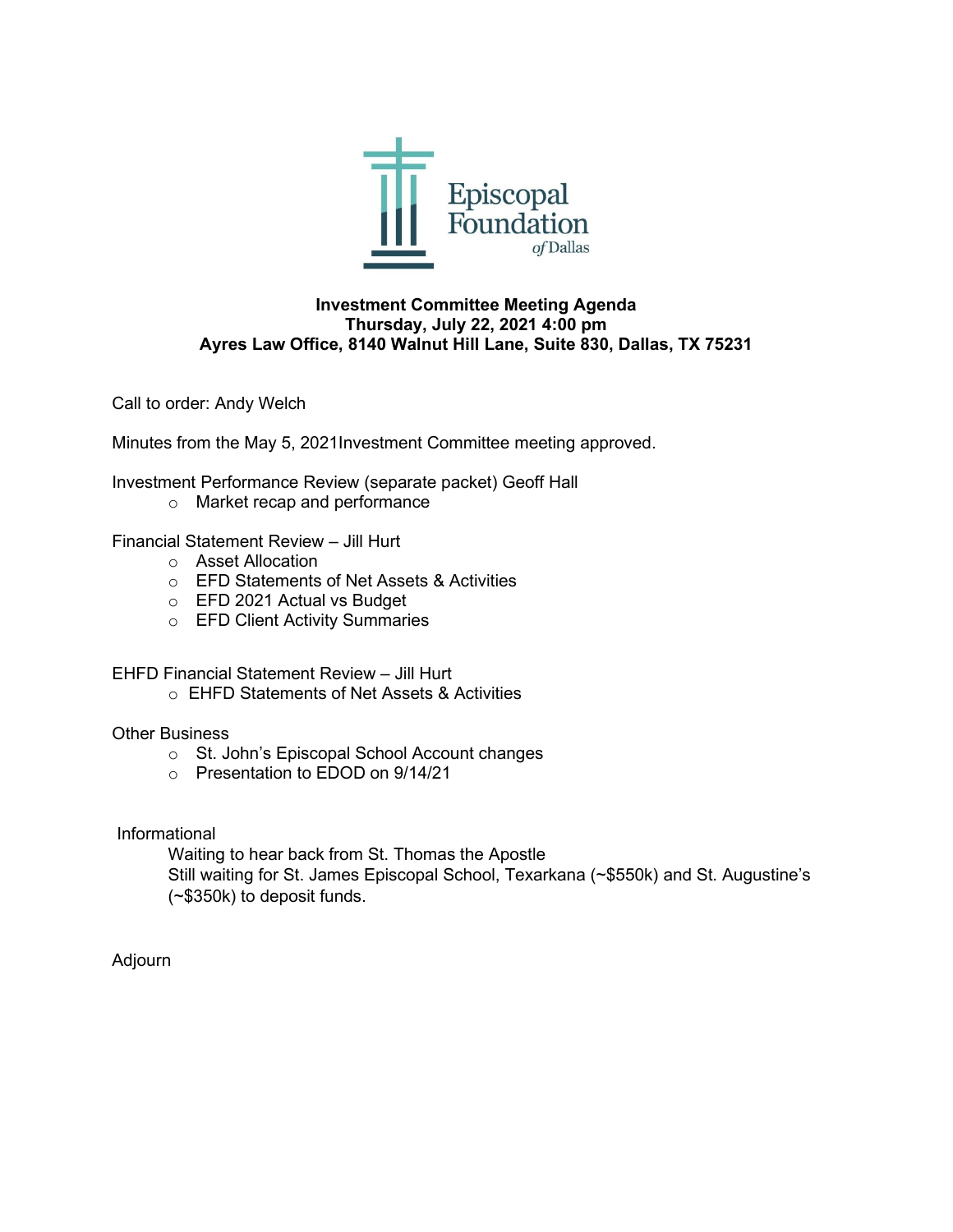#### **Episcopal Foundation of Dallas Investment and Finance Committee Meeting Minutes Wednesday, May 5, 2021 4:00 p.m. VIA Zoom Meeting DRAFT**

## **Committee Members:**

**Present:** Andy Welch (Committee Chairman), Ken Hanks, Pat Carrigan, Scott Hancock, and Philip de Bruyn

**Others Attending**: Pam Jamieson, Executive Director, Jill Hurt, Controller, Geoff Hall, Vanguard Senior Investment Consultant, and Conner Brinton, Vanguard Client Service Analyst

Andy Welch, Chairman, opened the Investment and Finance Committee meeting at 4:02 p.m. with a prayer.

The minutes from the February 25, 2021 and March 3, 2021 Investment Committee Meetings were approved as written.

Vanguard Senior Investment Consultant Geoff Hall reviewed the quarterly performance packet noting that the market value of the portfolio on March 31, 2021 was \$43,915,171. Geoff reviewed information on the financial markets and informed the committee that for the second year in a row, Vanguard was named Barron's Best Fund Family in 2020 for their actively managed funds. He also reviewed Vanguard's updated market and economic outlook.

Controller, Jill Hurt reviewed the current EFD financial statement packet. EFD current assets were \$7,554,000 as of March 31, 2021. The financial statements were accepted as presented.

Jill Hurt also reviewed the EHFD Financial Statements. EHFD current assets were \$7,650,215 as of March 31, 2021. The Financial statements were accepted as presented.

The 2021 EHFD Grant Calculation was reviewed and will be sent to the Board for approval.

In other business, Andy led a discussion regarding current EFD Fees and whether they should be adjusted based on our growing assets under managment. The committee felt that an appropriate metric would measure expenses to our total assets under management over a trailing 12 quarter period vs. just one year given the volatility in our performance. The trailing 12 quarter period is also used in calculating the amount of grants for EFHD. Jill and Pam will create a 12-quarter summary for the committee to review.

Pam let the committee know that we have a presentation for St. Thomas the Apostle on May 12, 2021 at 1:00 p.m. She also discussed the creation of an updated tracking document for investment partner visits that will be shared with the committee when completed.

Finally, Pam let the committee know that we are still waiting on funds to transfer from St. James Day School, Texarkana and St. Augustine's.

With no further business, the meeting was adjourned at 4:46 p.m.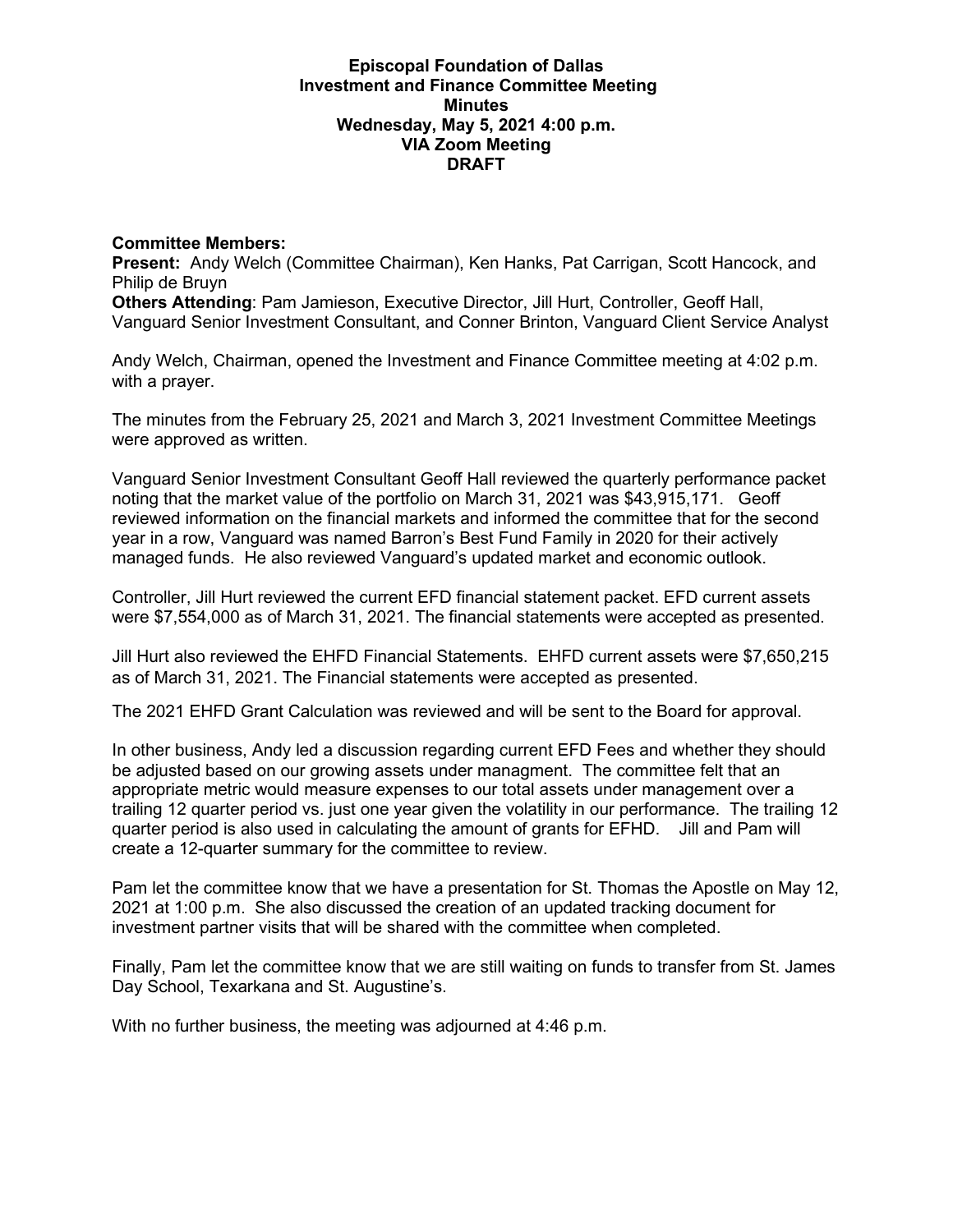# **Episcopal Foundation of Dallas**

# **6/30/2021**

|                       | Investment<br>Policy |      | 6/30/2021    |
|-----------------------|----------------------|------|--------------|
| <b>Asset Category</b> | Target               | %    | Total        |
| US Equity             | 42%                  | 48%  | 22,363,322   |
| International Equity  | 28%                  | 28%  | 12,874,494   |
| <b>Fixed Income</b>   | 24%                  | 18%  | 8,425,264    |
| <b>Real Estate</b>    | 6%                   | 6%   | 2,612,605    |
| <b>TOTALS</b>         | 100%                 | 100% | \$46,275,685 |

Note: The Foundations Investment Policy allows for a +/-5 percentage point variance from desired target weighting.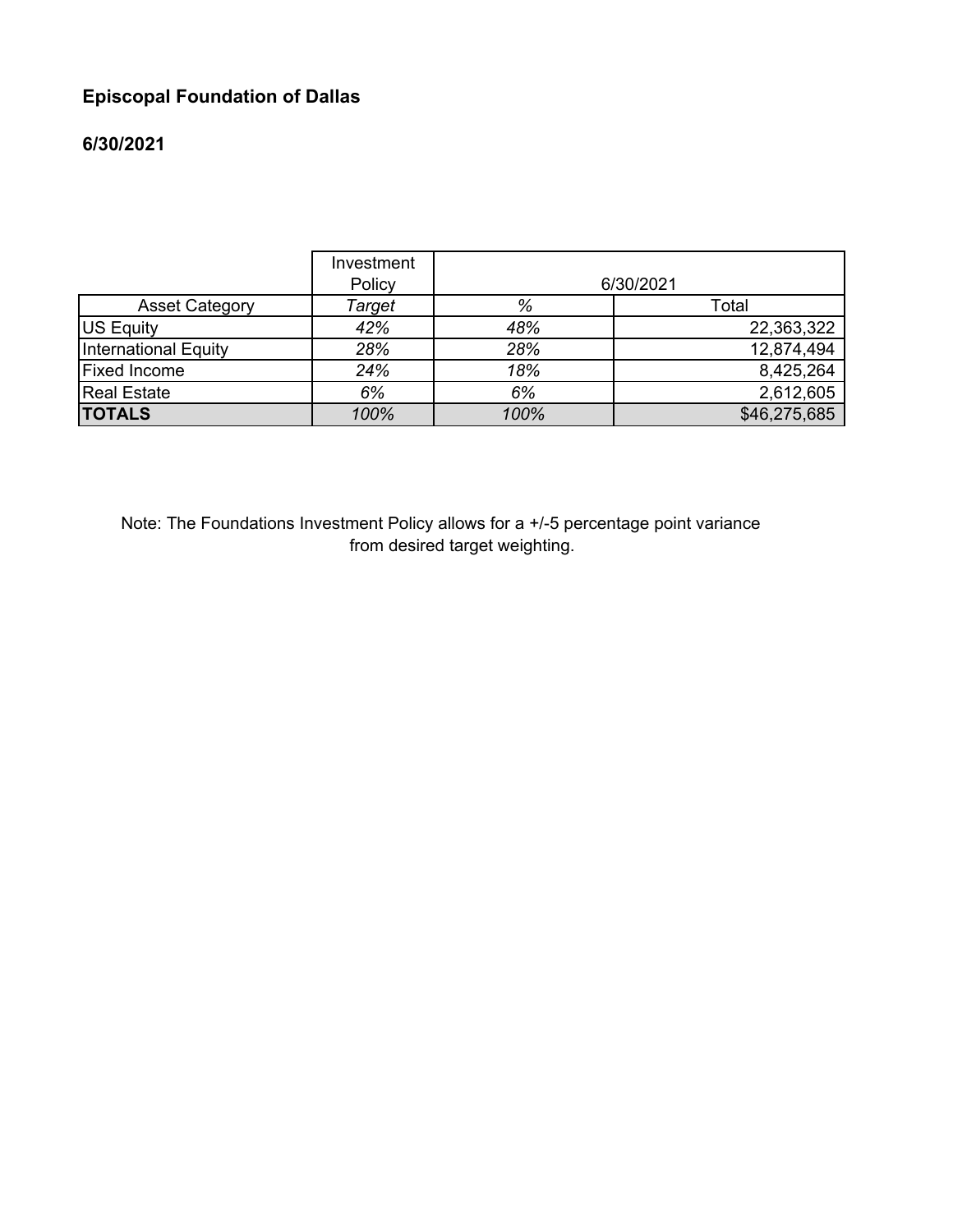## **EPISCOPAL FOUNDATION OF DALLAS STATEMENT OF NET ASSETS**

|                                         |              | As of            | As of            | As of         |
|-----------------------------------------|--------------|------------------|------------------|---------------|
|                                         | <b>Notes</b> | 6/30/2021        | 6/30/2020        | 12/31/20      |
| <b>Assets</b>                           |              |                  |                  |               |
| <b>Cash - Foundation operating</b>      |              | 144,325          | 197,012          | 127,122<br>\$ |
| <b>Cash - Vanguard Money Market</b>     | (1)          | 912              | 58,897           | 199,903       |
| <b>Administrative fees receivables</b>  |              | 63,629           | 43,360           | 50,561        |
| <b>Accounts receivable (EHFD)</b>       |              |                  |                  |               |
| <b>Contribution receivable</b>          |              |                  |                  | 1,250         |
| <b>Investments - Foundation</b>         | (2)          | 7,540,277        | 5,797,948        | 6,845,724     |
| <b>Investments - Agency</b>             | (2)          | 38,735,408       | 31,534,844       | 37,031,212    |
| Furniture and equipment, net            | (3)          | 4,658            | 1,738            | 976           |
| Oil and gas property                    | (4)          | 3,500            | 3,500            | 3,500         |
| Deposits and prepaid expenses           |              | 4,428            | 3,741            | 4,101         |
| <b>Total assets</b>                     |              | 46,497,137<br>\$ | \$<br>37,641,040 | \$44,264,349  |
| <b>Liabilities and Net Assets</b>       |              |                  |                  |               |
| <b>Liabilities</b>                      |              |                  |                  |               |
| <b>Payroll liabilities</b>              |              | 2,584            | 2,478            | 5,395<br>S    |
| <b>Accounts payable</b>                 |              | 39               |                  |               |
| <b>Grants payable</b>                   |              |                  | 119,500          |               |
| <b>Due to Agency Funds</b>              |              | 38,735,408       | 31,534,844       | 37,031,212    |
| <b>Total liabilities</b>                |              | 38,738,031       | 31,656,822       | 37,036,607    |
| <b>Net Assets</b>                       |              |                  |                  |               |
| <b>Without donor restrictions</b>       |              | 7,757,357        | 5,982,468        | 7,225,992     |
| <b>With donor restrictions</b>          | (4)          | 1,750            | 1,750            | 1,750         |
| <b>Total net assets</b>                 |              | 7,759,107        | 5,984,218        | 7,227,742     |
| <b>Total liabilities and net assets</b> |              | 46,497,138       | \$<br>37,641,040 | \$44,264,349  |

**Notes to Statement of Net Assets:**

- **(1) The Vanguard money market account was opened on 3/31/2019. Funds in the account represent the dollars needed to fund the 2021 grant program.**
- **(2) See Client Activity Summary for a roll forward of investments.**
- **(3) The increase in Furniture and equipment represents the purchase of a new laptop computer and associated productivity software for the Controller.**
- **(4) The Foundation accepted a contribution of property in 1989. Under the terms of the property assignment, the Foundation shares any receipts from the property 50%:50% with other charities. The property is conservatively valued at \$3,500. Half the value is reflected as "temporarily restricted" due to the terms of the property assignment.**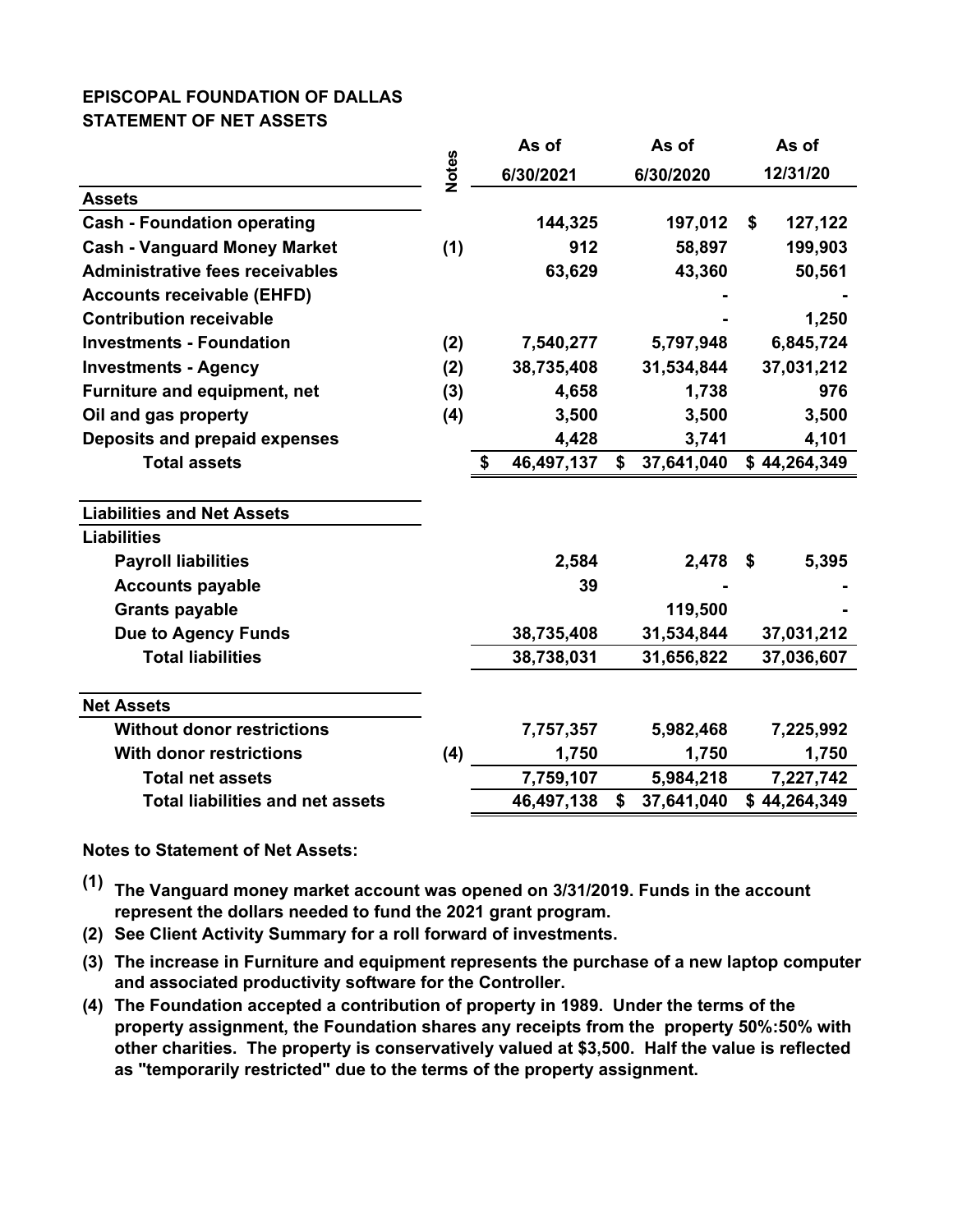## **EPISCOPAL FOUNDATION OF DALLAS STATEMENT OF ACTIVITIES**

|                                                                                                                                                                                                                                                 |              | <b>Quarter-Ended</b> | <b>Quarter-Ended</b> | <b>Year Ended</b> |
|-------------------------------------------------------------------------------------------------------------------------------------------------------------------------------------------------------------------------------------------------|--------------|----------------------|----------------------|-------------------|
|                                                                                                                                                                                                                                                 | <b>Notes</b> | 6/30/2021            | 6/30/2020            | 12/31/20          |
| <b>Operating Revenues and Expenses</b>                                                                                                                                                                                                          |              |                      |                      |                   |
| Administrative fee income-gross                                                                                                                                                                                                                 |              | 122,344              | 96,013               | \$<br>199,997     |
| Interest - money market account                                                                                                                                                                                                                 | (1)          | 8                    | 791                  | 2,901             |
| <b>Misc Income (EHFD)</b>                                                                                                                                                                                                                       |              |                      |                      | 10,000            |
| <b>Total operating revenue/support</b>                                                                                                                                                                                                          |              | 122,352              | 96,804               | 212,898           |
| <b>Payroll and payroll taxes</b>                                                                                                                                                                                                                |              | 58,633               | 68,519               | 152,785           |
| <b>Professional fees</b>                                                                                                                                                                                                                        | (2)          | 24,178               | 699                  | 24,856            |
| <b>Sponsorships</b>                                                                                                                                                                                                                             | (3)          |                      | 3,000                | 3,000             |
| <b>Office operation</b>                                                                                                                                                                                                                         | (4)          | 12,161               | 13,238               | 24,633            |
| <b>Total operating expenses</b>                                                                                                                                                                                                                 |              | 94,972               | 85,456               | 205,274           |
| Increase in net assets from operations                                                                                                                                                                                                          |              | 27,379               | 11,349               | 7,624             |
| <b>Contributions Income - Episcopal Fund</b>                                                                                                                                                                                                    |              |                      | 5                    | 107,305           |
| <b>Net Investment Gains</b>                                                                                                                                                                                                                     |              |                      |                      |                   |
| <b>Interest &amp; dividends</b>                                                                                                                                                                                                                 |              | 48,808               | 44,347               | 245,853           |
| <b>Realized gains</b>                                                                                                                                                                                                                           |              | 230,732              | 23,665               | 150,336           |
| <b>Unrealized gains</b>                                                                                                                                                                                                                         |              | 443,121              | (291, 683)           | 552,974           |
| <b>Less: Vanguard advisory fees</b>                                                                                                                                                                                                             |              | (3,699)              | (3,053)              | (6, 321)          |
| <b>Less: Admin fees on EFD funds</b>                                                                                                                                                                                                            |              | (19, 327)            | (15, 192)            | (23, 161)         |
| <b>Total net investment revenue</b>                                                                                                                                                                                                             |              | 699,636              | (241, 916)           | 919,681           |
| <b>Grant Expense</b>                                                                                                                                                                                                                            |              |                      |                      |                   |
| <b>Foundation grants</b>                                                                                                                                                                                                                        |              | 190,900              | 180,102              | 192,000           |
| <b>Trustee fund grants</b>                                                                                                                                                                                                                      |              | 1,500                |                      | 2,000             |
| <b>Advised fund grants</b>                                                                                                                                                                                                                      |              | 5,000                | 10,750               | 18,500            |
| <b>Total grant expense</b>                                                                                                                                                                                                                      |              | 197,400              | 190,852              | 212,500           |
| Total Increase (decrease) in net assets                                                                                                                                                                                                         |              | 529,615              | (421, 414)           | 822,110           |
| Net assets at beginning of period                                                                                                                                                                                                               |              | 7,227,742            | 6,405,632            | 6,405,632         |
| Net assets at end of period                                                                                                                                                                                                                     |              | \$<br>7,757,357      | \$<br>5,984,218      | \$<br>7,227,742   |
| <b>Notes to Statement of Activities:</b>                                                                                                                                                                                                        |              |                      |                      |                   |
| (1) See Note 1 on Statement of Net Assets                                                                                                                                                                                                       |              |                      |                      |                   |
| (2) Cost of BKD audit was paid during 2nd quarter                                                                                                                                                                                               |              |                      |                      |                   |
| (3) Sponsorships represent charitable gifts to (1) support the fundraising efforts of<br>nonprofit organizations that share similar funding priorities with the Foundation and<br>the Diocese, and to (2) heighten awareness of the Foundation. |              |                      |                      |                   |
| (4) See Actual vs. Budget Report for additional detail.                                                                                                                                                                                         |              |                      |                      |                   |

(4) See Actual vs. Budget Report for additional detail.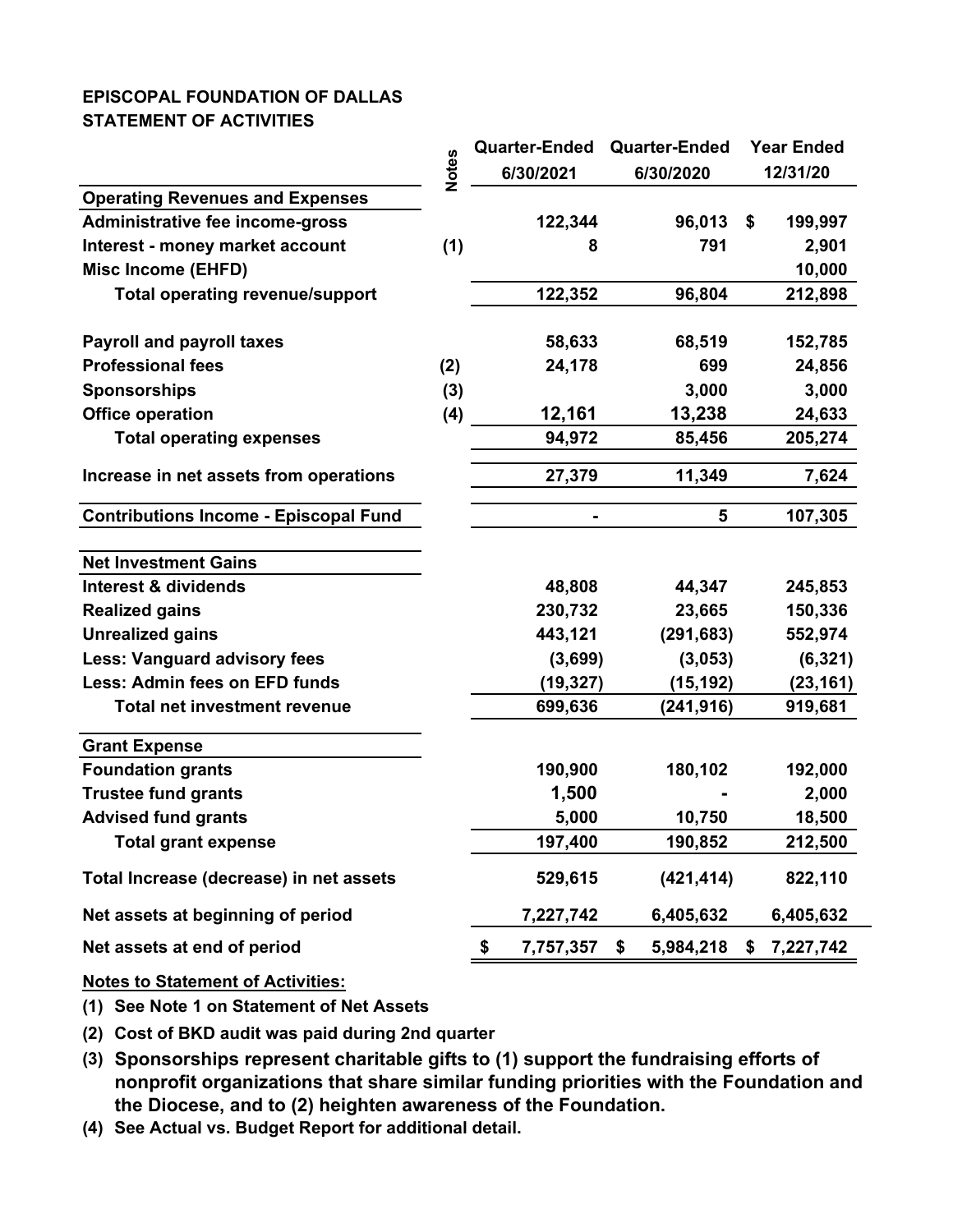#### **EPISCOPAL FOUNDATION OF DALLAS STATEMENT of ACTUAL VS. BUDGET**

|                                       |              | 2021          | YTD at 06/30/2021 |                |    |               |    |               |
|---------------------------------------|--------------|---------------|-------------------|----------------|----|---------------|----|---------------|
|                                       |              |               |                   |                |    |               |    | Variance      |
|                                       |              |               |                   |                |    |               |    | over (under)  |
| <b>Operating Revenue and Expenses</b> | <b>Notes</b> | Annual        |                   | Actual         |    | <b>Budget</b> |    | <b>Budget</b> |
| Revenue                               |              |               |                   |                |    |               |    |               |
| Administrative fee income - gross     |              | \$<br>209,000 | \$                | 122,344        | \$ | 104,500       | \$ | 17,844        |
| Other Income (EHFD)                   |              | 10,000        |                   |                | \$ | 5,000         |    | (5,000)       |
| <b>Operating Revenue</b>              |              | \$<br>219,000 | \$                | 122,344        | \$ | 109,500       | \$ | 12,844        |
| <b>Expenses</b>                       |              |               |                   |                |    |               |    |               |
| Payroll<br><b>Executive Director</b>  |              |               |                   |                | \$ |               |    |               |
|                                       |              | 82,688        |                   | 34,453         |    | 41,344        |    |               |
| <b>Grant Administrator</b>            |              | 12,000        |                   | 5,688          | \$ | 6,000         |    | (313)         |
| Controller                            |              | 35,000        |                   | 14,313         | \$ | 17,500        |    | (3, 187)      |
| <b>Bonuses</b>                        |              |               |                   | 0              | \$ |               |    |               |
| <b>Employer's payroll taxes</b>       |              | 9,921         |                   | 4,179          | \$ | 4.961         |    | (782)         |
| <b>Total Payroll Expenses</b>         |              | \$<br>139,609 | \$                | 58,633         | \$ | 69,805        | \$ | (4, 281)      |
| <b>Professional Fees</b>              |              |               |                   |                |    |               |    |               |
| Audit                                 | (1)          | 21,500        |                   | 24,178         | \$ | 10,750        |    | 13,428        |
| Tax return preparation                | (1)          | 3,500         |                   |                | \$ | 1,750         |    | (1,750)       |
| <b>Website &amp; Computer Tech</b>    |              | 2,700         |                   | 321            | \$ | 1,350         |    | (1,029)       |
| <b>Legal Fees</b>                     |              | 500           |                   |                | \$ | 250           |    | (250)         |
| Marketing                             |              | 750           |                   |                | \$ | 375           |    | (375)         |
| Development                           |              | 750           |                   |                | \$ | 375           |    | (375)         |
| <b>Total Professional Fees</b>        |              | \$<br>29.700  | \$                | 24.499         | \$ | 14.850        | \$ | 9.649         |
|                                       |              |               |                   |                |    |               |    |               |
| <b>Sponsorships</b>                   |              | \$<br>8,000   | \$                | $\blacksquare$ | \$ | 4,000         | \$ | (4,000)       |
|                                       |              |               |                   |                |    |               |    |               |
| <b>Office Expense</b>                 |              |               |                   |                |    |               |    |               |
| Rent                                  |              | 8,600         |                   | 4,301          | \$ | 4,300         |    | 1             |
| Insurance-D&O/Liability               | (2)          | 10,500        |                   | 5,472          | \$ | 5,250         |    | 222           |
| Telephone/Fax/Internet                |              | 600           |                   | 300            | \$ | 300           |    | (0)           |
| <b>Computer Expense</b>               |              | 2,000         |                   | 627            | \$ | 1,000         |    | (373)         |
| Development                           |              | 500           |                   |                | \$ | 250           |    | (250)         |
| <b>Depreciation</b>                   |              | 1,500         |                   | 635            | \$ | 750           |    | (115)         |
| <b>Professional Development</b>       |              | 1,500         |                   | 450            | \$ | 750           |    | (300)         |
| <b>Office Supplies</b>                |              | 1,500         |                   | 126            | \$ | 750           |    | (624)         |
| <b>Marketing materials</b>            |              | 500           |                   |                | \$ | 250           |    | (250)         |
| <b>Insurance-Worker's Comp</b>        |              | 250           |                   | 100            | \$ | 125           |    | (25)          |
| <b>Property Taxes</b>                 |              | 100           |                   |                | \$ | 50            |    | (50)          |
| <b>Board Luncheon</b>                 |              | 1,000         |                   |                | \$ | 500           |    | (500)         |
| <b>Meetings</b>                       |              | 1,200         |                   | 151            | \$ | 600           |    | (449)         |
| Convention                            |              | 200           |                   |                | \$ | 100           |    | (100)         |
| <b>Memorials &amp; special gifts</b>  |              | 500           |                   |                | \$ | 250           |    | (250)         |
| <b>Miscellaneous</b>                  |              | 500           |                   |                | \$ | 250           |    | (250)         |
| <b>Special Events</b>                 |              | 9,000         |                   |                | \$ | 4,500         |    | (4,500)       |
| <b>Total Office Expense</b>           |              | \$<br>39,950  | \$                | 12,161         | \$ | 19,975        | \$ | (7, 814)      |
|                                       |              |               |                   |                |    |               |    |               |
| <b>Operating Expense</b>              |              | \$<br>217,259 | \$                | 95,294         | \$ | 108,630       | \$ | (6, 445)      |
|                                       |              |               |                   |                |    |               |    |               |
|                                       |              |               |                   |                |    |               |    |               |
| <b>Operating Surplus (Deficit)</b>    |              | \$<br>1,741   | \$                | 27,050         | \$ | 871           | \$ | 19,289        |

**(1) Audit is completed, additional charges due to quickbook issues.**

**(2) New insurance coverage was paid out in April**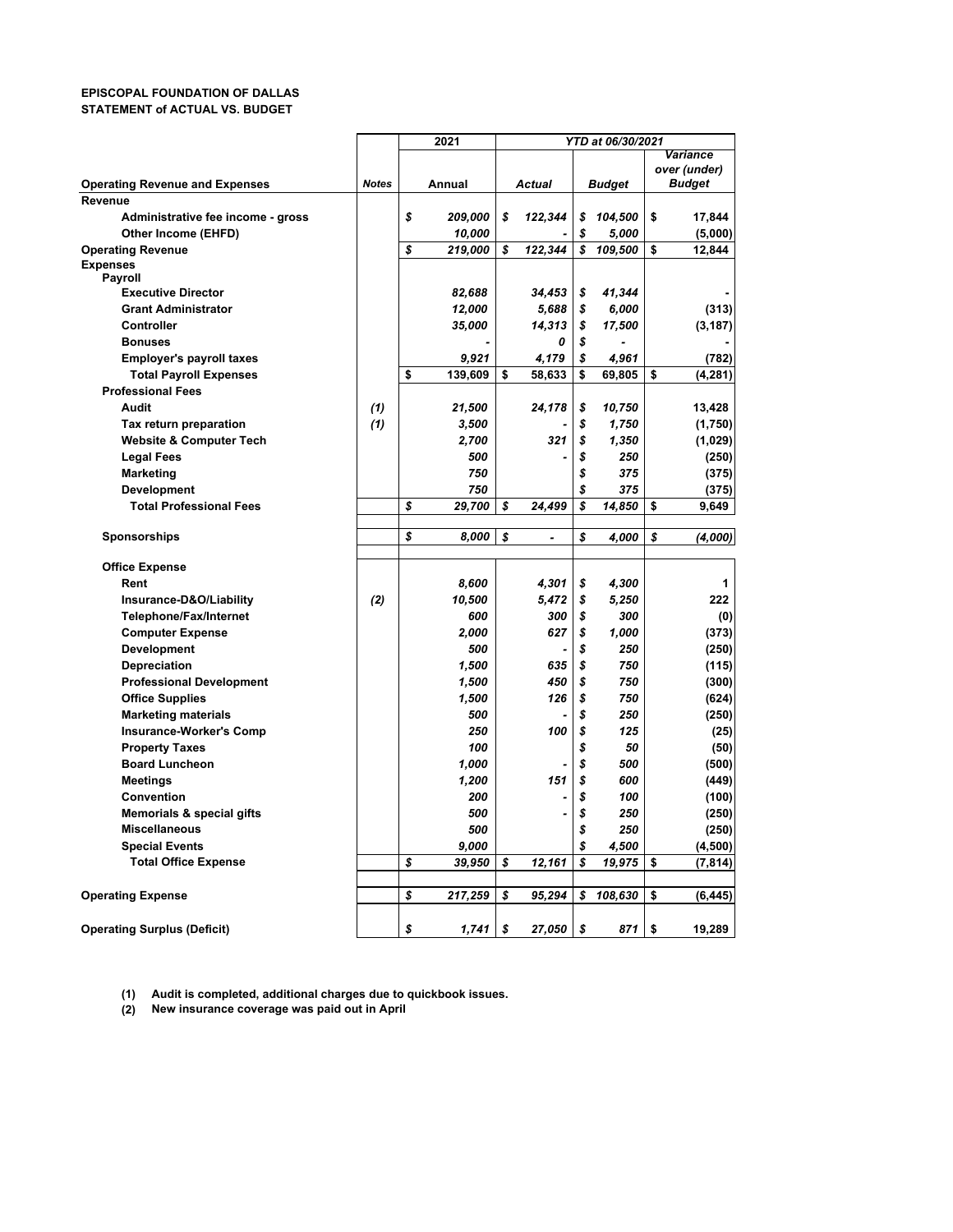|                                              | <b>Market Value</b><br>3/31/2021 | <b>Deposits</b>          | Withdrawals              | <b>Net Deposits/</b><br>Withdrawals | Interest &<br><b>Dividends</b> | <b>Adm Fees</b>          | <b>Money Mgr Fees</b> | Realized<br>Gains/<br>(Losses) | <b>Unrealized Gains/</b><br>(Losses) | <b>Market Value</b><br>6/30/2020 |
|----------------------------------------------|----------------------------------|--------------------------|--------------------------|-------------------------------------|--------------------------------|--------------------------|-----------------------|--------------------------------|--------------------------------------|----------------------------------|
| <b>ASSET MANAGERS</b>                        |                                  |                          |                          |                                     |                                |                          |                       |                                |                                      |                                  |
| <b>Proceeds from Class Actions</b>           |                                  |                          |                          |                                     |                                |                          |                       |                                |                                      |                                  |
| Vanguard                                     | 43,915,171.13                    |                          |                          | (208.94)                            | 174,491.20                     | (70, 153.01)             | (11, 533.04)          | 43,146.37                      | 2,224,771.23                         | 46,275,684.94                    |
| <b>TOTAL MANAGERS</b>                        | 43,915,171.13                    |                          |                          | (208.94)                            | 174,491.20                     | (70, 153.01)             | (11, 533.04)          | 43,146.37                      | 2,224,771.23                         | 46,275,684.94                    |
| <u>AGENCY ACCOUNTS</u>                       |                                  |                          |                          |                                     |                                |                          |                       |                                |                                      |                                  |
| <b>Frank Hughes Estate</b>                   | 1,125,531.69                     |                          | (10, 046.00)             | (10, 046.00)                        | 4,436.11                       | (1,798.00)               | (295.59)              | 1,104.44                       | 56,826.86                            | 1,175,759.51                     |
| <b>Amistad Mission</b>                       | 1,757,177.48                     |                          |                          |                                     | 6,980.84                       | (2,807.03)               | (461.47)              | 1,726.39                       | 89,026.82                            | 1,851,643.03                     |
| <b>Episcopal Health Foundation of Dallas</b> | 7,344,264.92                     | $\overline{\phantom{a}}$ | $\blacksquare$           | $\overline{\phantom{a}}$            | 29,176.99                      | (11, 732.22)             | (1,928.76)            | 7,215.60                       | 372,094.77                           | 7,739,091.30                     |
| Alice L. Bomar Trust fund                    | 44,963.89                        |                          | (38.94)                  | (38.94)                             | 178.50                         | (71.83)                  | (11.81)               | 44.17                          | 2,277.32                             | 47,341.30                        |
| Church of the Incarnation Pension Trust      | 2,244,867.47                     | $\blacksquare$           | ٠                        | $\overline{\phantom{a}}$            | 8,918.32                       | (3,586.10)               | (589.55)              | 2,205.54                       | 113,735.47                           | 2,365,551.15                     |
| Our Merciful Saviour Episcopal Church        | 86,370.93                        | $\overline{\phantom{a}}$ | ٠                        | $\overline{\phantom{a}}$            | 343.13                         | (137.97)                 | (22.68)               | 84.86                          | 4,375.95                             | 91,014.22                        |
| Annie Harris Norton Fund                     | 5,684.78                         |                          |                          |                                     | 22.58                          | (9.08)                   | (1.49)                | 5.58                           | 288.02                               | 5,990.39                         |
| St. Albans Scholarship Fund                  | 15,600.60                        |                          |                          |                                     | 61.99                          | (24.92)                  | (4.10)                | 15.33                          | 790.39                               | 16,439.29                        |
| St. John's Episcopal School                  | 6,358,520.09                     |                          |                          | $\overline{\phantom{a}}$            | 25,260.86                      | (10, 157.52)             | (1,669.88)            | 6,247.12                       | 322,152.33                           | 6,700,353.00                     |
| St. Mark's Irving                            | 206,327.26                       |                          |                          |                                     | 819.69                         | (329.60)                 | (54.19)               | 202.71                         | 10,453.50                            | 217,419.37                       |
|                                              | 286,544.42                       | $\overline{\phantom{a}}$ | ٠                        | $\blacksquare$                      | 1,138.38                       | (457.75)                 | (75.25)               | 281.53                         | 14,517.67                            | 301,949.00                       |
| Parish Episcopal School Fund                 | 2,522,780.51                     | $\blacksquare$           |                          |                                     | 10,022.40                      | (4,030.06)               | (662.53)              | 2,478.59                       | 127,815.85                           | 2,658,404.76                     |
| Good Shepherd Episcopal Church               | 75,947.63                        |                          | ٠                        | $\blacksquare$                      | 301.72                         | (121.32)                 | (19.95)               | 74.61                          | 3,847.86                             | 80,030.55                        |
| Petrash Scholarship Fund                     | 18,212.46                        |                          | $\overline{\phantom{a}}$ | $\blacksquare$                      | 72.35                          | (29.09)                  | (4.78)                | 17.90                          | 922.72                               | 19,191.56                        |
| The Santiago Foundation                      | 954,093.94                       |                          |                          |                                     | 3,790.38                       | (1,524.13)               | (250.56)              | 937.38                         | 48,338.85                            | 1,005,385.86                     |
| St. Augustine's Episcopal Church             | 161,882.06                       |                          |                          | $\overline{\phantom{a}}$            | 643.12                         | (258.60)                 | (42.51)               | 159.04                         | 8,201.70                             | 170,584.81                       |
| St. Matthew's Cathedral Revolving Fund       | 802.32                           | $\overline{\phantom{a}}$ |                          |                                     | 3.19                           | (1.28)                   | (0.21)                | 0.78                           | 40.65                                | 845.45                           |
| St. Matthew's Cathedral Endowment Fund       | 1,456,896.35                     |                          | (21,124.00)              | (21, 124.00)                        | 5,754.89                       | (2, 327.34)              | (382.61)              | 1,430.17                       | 73,680.69                            | 1,513,928.15                     |
| <b>Holy Nativity</b>                         | 115,669.41                       |                          |                          |                                     | 459.53                         | (184.78)                 | (30.38)               | 113.64                         | 5,860.35                             | 121,887.77                       |
| <b>ECR - Building Fund</b>                   | 283,891.09                       | 36,000.00                |                          | 36,000.00                           | 1,240.78                       | (453.51)                 | (74.56)               | 282.74                         | 14,636.30                            | 335,522.84                       |
| <b>DIOCESAN ACCOUNTS</b>                     |                                  |                          |                          |                                     |                                |                          |                       |                                |                                      |                                  |
| E.D. Farmer Foundation                       | 1,263,442.94                     |                          |                          | $\blacksquare$                      | 5,019.35                       | (2,018.31)               | (331.81)              | 1,241.32                       | 64,011.93                            | 1,331,365.42                     |
| <b>Endowment of the Episcopate</b>           | 2,742,377.48                     |                          |                          |                                     | 10,894.80                      | (4,380.86)               | (720.21)              | 2,694.34                       | 138,941.66                           | 2,889,807.21                     |
| <b>St. Paul Memorial Fund</b>                | 756,886.96                       | $\blacksquare$           | $\blacksquare$           | $\blacksquare$                      | 3,006.92                       | (1,209.10)               | (198.77)              | 743.63                         | 38,347.43                            | 797,577.07                       |
| <b>Corporation of the Diocese</b>            | 3,036,521.68                     | $\overline{\phantom{a}}$ |                          | $\overline{\phantom{a}}$            | 12,063.36                      | (4,850.74)               | (797.45)              | 2,983.33                       | 153,844.37                           | 3,199,764.55                     |
| The Mausoleum Perpetual Care Fund            | 140,188.33                       |                          |                          |                                     | 556.94                         | (223.95)                 | (36.82)               | 137.73                         | 7.102.59                             | 147,724.82                       |
| <b>Memorial Scholarship Fund</b>             | 765,252.67                       | $\overline{\phantom{a}}$ | ٠                        | $\overline{\phantom{a}}$            | 3,040.16                       | (1, 222.47)              | (200.97)              | 751.84                         | 38,771.27                            | 806,392.50                       |
| Ministry with the Aging, Inc. / Bruton       | 0.00                             |                          |                          |                                     |                                | $\overline{\phantom{a}}$ |                       |                                |                                      | 0.00                             |
| Elizabeth Austin Miller Fund                 | 227,450.13                       |                          |                          |                                     | 903.60                         | (363.34)                 | (59.73)               | 223.47                         | 11,523.68                            | 239,677.81                       |
| Junker Fund                                  | 167,569.39                       |                          |                          |                                     | 665.71                         | (267.69)                 | (44.01)               | 164.64                         | 8,489.84                             | 176,577.88                       |
| <b>Price Fund</b>                            | 148,202.54                       |                          |                          |                                     | 588.76                         | (236.75)                 | (38.92)               | 145.61                         | 7.508.63                             | 156,169.87                       |
| William B. Clayton Fund                      | 266,840.47                       |                          |                          |                                     | 1,060.09                       | (426.27)                 | (70.08)               | 262.17                         | 13,519.38                            | 281,185.76                       |
| Hiram and LaVerne McCurry Fund               | 430,462.38                       | $\blacksquare$           | $\overline{\phantom{a}}$ | $\overline{\phantom{a}}$            | 1,710.13                       | (687.65)                 | (113.05)              | 422.93                         | 21,809.24                            | 453,603.98                       |
| <b>Bishop Moore Endowment</b>                | 54,034.90                        |                          |                          |                                     | 214.67                         | (86.32)                  | (14.19)               | 53.09                          | 2,737.66                             | 56,939.81                        |
| <b>Estate of Estelle Smith</b>               | 686,378.40                       | $\overline{\phantom{a}}$ | $\overline{\phantom{a}}$ | $\blacksquare$                      | 2,726.81                       | (1,096.47)               | (180.26)              | 674.36                         | 34,775.14                            | 723,277.98                       |
| Lawrence Blake Scholarship Trust             | 942,082.62                       | $\blacksquare$           |                          |                                     | 3,742.66                       | (1,504.95)               | (247.41)              | 925.58                         | 47,730.31                            | 992,728.81                       |
| <b>The Gathering</b>                         | 61,001.88                        | $\blacksquare$           |                          | $\blacksquare$                      | 242.34                         | (97.45)                  | (16.02)               | 59.93                          | 3,090.65                             | 64,281.33                        |
| <b>EPISCOPAL FOUNDATION ACCOUNTS</b>         |                                  |                          |                          |                                     |                                |                          |                       |                                |                                      |                                  |
| The Episcopal Fund                           | 5,549,817.90                     | $\blacksquare$           | ٠                        |                                     | 22,048.09                      | (8,865.64)               | (1, 457.49)           | 5,452.55                       | 281,179.74                           | 5,848,175.15                     |
| The Julie and Louis Beecherl Trustee's Fund  | 760,750.97                       |                          |                          | $\overline{\phantom{a}}$            | 3,022.28                       | (1, 215.27)              | (199.79)              | 747.42                         | 38,543.20                            | 801,648.81                       |
| <b>Beecherl Advised Fund</b>                 | 347,797.28                       |                          |                          |                                     | 1,381.72                       | (555.59)                 | (91.34)               | 341.70                         | 17,621.04                            | 366,494.81                       |
| J. C. Brown Memorial Scholarship Advised Fu  | 395,774.88                       |                          |                          |                                     | 1,572.32                       | (632.24)                 | (103.94)              | 388.84                         | 20,051.80                            | 417,051.66                       |
| <b>Bishop Stanton Advised Fund</b>           | 106,308.03                       | $\blacksquare$           | (5,000.00)               | (5,000.00)                          | 404.74                         | (169.82)                 | (27.92)               | 103.77                         | 5,287.60                             | 106,906.40                       |
| <b>AGENCY ACCOUNTS</b>                       | 36,754,722.07                    | 36,000.00                | (31, 208.94)             | 4,791.06                            | 146,062.05                     | (58, 714.45)             | (9,652.56)            | 36,112.09                      | 1,862,087.85                         | 38,735,408.11                    |
| <b>EPISCOPAL FOUNDATION ACCOUNTS</b>         | 7,160,449.06                     |                          | (5,000.00)               | (5,000.00)                          | 28,429.15                      | (11, 438.56)             | (1,880.48)            | 7,034.28                       | 362,683.38                           | 7,540,276.83                     |
| <b>TOTAL</b>                                 | 43,915,171.13                    | 36,000.00                | (36, 208.94)             | (208.94)                            | 174,491.20                     | (70, 153.01)             | (11, 533.04)          | 43,146.37                      | 2,224,771.23                         | 46,275,684.94                    |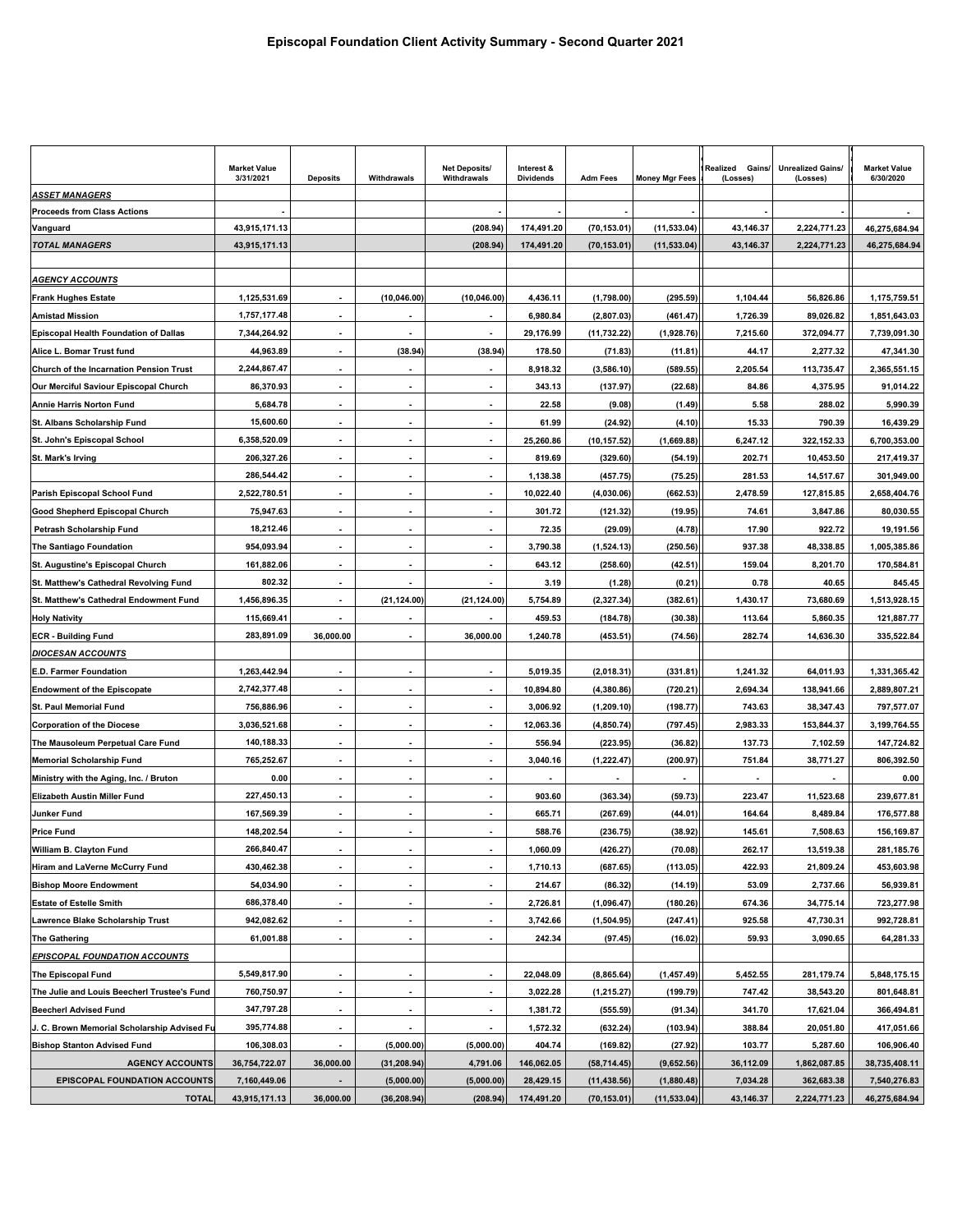## **Episcopal Foundation Client Activity Summary YTD through 12/31/2021**

|                                       | <b>Market Value</b><br>12/31/2020 | <b>Deposits</b>          | Withdrawals              | Interest &<br><b>Dividends</b> | <b>Adm Fees</b> | <b>Money Mgr</b><br>Fees | Realized<br>Gains/ (Losses) | <b>Unrealized Gains/</b><br>(Losses) | <b>Market Value</b><br>12/31/2021 |
|---------------------------------------|-----------------------------------|--------------------------|--------------------------|--------------------------------|-----------------|--------------------------|-----------------------------|--------------------------------------|-----------------------------------|
| <b>ASSET MANAGERS</b>                 |                                   |                          |                          |                                |                 |                          |                             |                                      |                                   |
| <b>Proceeds from Class Actions</b>    |                                   |                          |                          |                                |                 |                          |                             |                                      |                                   |
| Vanguard                              | 43,876,935.71                     |                          |                          | 288,601.30                     | (120, 714.15)   | (23,058.43)              | 1,289,092.16                | 2,782,715.86                         | 46,275,684.94                     |
| <b>TOTAL</b>                          | 43,876,935.71                     | 214,437.83               | (2,924,430.09)           | 288,601.30                     | (120, 714.15)   | (23,058.43)              | 1,289,092.16                | 2,782,715.86                         | 46,275,684.94                     |
|                                       |                                   |                          |                          |                                |                 |                          |                             |                                      |                                   |
| <b>AGENCY ACCOUNTS</b>                |                                   |                          |                          |                                |                 |                          |                             |                                      |                                   |
| <b>Frank Hughes Estate</b>            | 1,112,983.75                      |                          | (44.559.50)              | 7,330.19                       | (3,080.54)      | (587.80)                 | 32,705.88                   | 70,967.53                            | 1,175,759.51                      |
| <b>Amistad Mission</b>                | 1,685,117.39                      |                          |                          | 11,406.61                      | (4,748.86)      | (908.93)                 | 50,011.17                   | 110,765.65                           | 1,851,643.03                      |
| <b>Episcopal Health Foundation D</b>  | 7,043,083.96                      |                          |                          | 47,674.89                      | (19, 848.25)    | (3,798.97)               | 209,025.71                  | 462,953.96                           | 7,739,091.30                      |
| Alice L. Bomar Trust fund             | 44,092.99                         |                          | (973.32)                 | 292.05                         | (122.64)        | (23.26)                  | 1,285.14                    | 2,829.28                             | 47,380.24                         |
| <b>Church of the Incarnation Pens</b> | 2,024,707.31                      | 151,374.00               | (23, 233.92)             | 14,532.70                      | (5,919.25)      | (1, 161.20)              | 63,177.42                   | 142,074.09                           | 2,365,551.15                      |
| <b>Our Merciful Saviour Episcopa</b>  | 82,828.94                         |                          |                          | 560.68                         | (233.42)        | (44.67)                  | 2,458.21                    | 5,444.48                             | 91,014.22                         |
| <b>Annie Harris Norton Fund</b>       | 5,451.66                          | $\blacksquare$           |                          | 36.89                          | (15.36)         | (2.94)                   | 161.79                      | 358.35                               | 5,990.39                          |
| St. Albans Scholarship Fund           | 14,960.84                         |                          |                          | 101.28                         | (42.16)         | (8.07)                   | 444.01                      | 983.39                               | 16,439.29                         |
| St. John's Episcopal School           | 6,097,763.52                      | $\blacksquare$           | $\overline{\phantom{a}}$ | 41,275.98                      | (17, 184.22)    | (3, 289.07)              | 180,970.35                  | 400,816.44                           | 6,700,353.00                      |
| <b>St. Mark's Irving</b>              | 197,865.99                        |                          | $\blacksquare$           | 1,339.36                       | (557.61)        | (106.73)                 | 5,872.29                    | 13,006.07                            | 217,419.37                        |
| St. Peter's Foundation                | 274,793.52                        | $\blacksquare$           |                          | 1,860.10                       | (774.41)        | (148.22)                 | 8,155.37                    | 18,062.64                            | 301,949.00                        |
| Parish Episcopal School Fund          | 4,279,456.40                      |                          | (1,892,500.00)           | 17,490.94                      | (8,961.45)      | (1,641.61)               | 83,885.68                   | 180,674.80                           | 2,658,404.76                      |
| Good Shepherd Episcopal Chu           | 72,833.09                         | $\blacksquare$           | $\blacksquare$           | 493.01                         | (205.25)        | (39.29)                  | 2,161.55                    | 4,787.44                             | 80,030.55                         |
| Petrash Scholarship Fund              | 17,465.59                         | $\blacksquare$           |                          | 118.23                         | (49.22)         | (9.42)                   | 518.35                      | 1,148.03                             | 19,191.56                         |
| The Santiago Foundation               | 914,967.48                        | $\blacksquare$           |                          | 6,193.45                       | (2,578.48)      | (493.52)                 | 27,154.55                   | 60,142.38                            | 1,005,385.86                      |
| St. Augustine's Episcopal Chu         | 155,243.43                        |                          |                          | 1,050.85                       | (437.49)        | (83.73)                  | 4,607.33                    | 10,204.42                            | 170,584.81                        |
| St. Matthew's Cathedral Revolv        | 769.41                            | $\blacksquare$           |                          | 5.21                           | (2.17)          | (0.41)                   | 22.83                       | 50.58                                | 845.45                            |
| <b>St. Matthew's Cathedral Endov</b>  | 1,414,300.36                      | 3,125.01                 | (41,998.00)              | 9,447.58                       | (3,957.09)      | (758.99)                 | 41,693.48                   | 92,075.80                            | 1,513,928.15                      |
| <b>Holy Nativity</b>                  | 110,925.91                        |                          |                          | 750.87                         | (312.60)        | (59.84)                  | 3,292.08                    | 7,291.35                             | 121,887.77                        |
| <b>ECR - Building Fund</b>            | 272,249.00                        | 36,000.00                |                          | 1,955.81                       | (767.23)        | (146.85)                 | 8,083.67                    | 18,148.44                            | 335,522.84                        |
| <b>DIOCESAN ACCOUNTS</b>              |                                   |                          |                          |                                |                 |                          |                             |                                      |                                   |
| E.D. Farmer Foundation                | 1,211,630.41                      |                          |                          | 8,201.57                       | (3,414.52)      | (653.54)                 | 35,958.96                   | 79,642.54                            | 1,331,365.42                      |
| <b>Endowment of the Episcopate</b>    | 2,629,915.31                      | $\blacksquare$           |                          | 17,801.99                      | (7, 411.42)     | (1, 418.55)              | 78,051.04                   | 172,868.84                           | 2,889,807.21                      |
| <b>St. Paul Memorial Fund</b>         | 725,847.78                        |                          |                          | 4,913.28                       | (2,045.52)      | (391.51)                 | 21,541.83                   | 47,711.21                            | 797,577.07                        |
| <b>Corporation of the Diocese</b>     | 2,911,996.98                      | $\blacksquare$           | $\overline{\phantom{a}}$ | 19,711.40                      | (8, 206.35)     | (1,570.70)               | 86,422.69                   | 191,410.53                           | 3,199,764.55                      |
| The Mausoleum Perpetual Car           | 134,439.35                        | $\overline{\phantom{a}}$ | $\blacksquare$           | 910.03                         | (378.87)        | (72.52)                  | 3,989.91                    | 8,836.92                             | 147,724.82                        |
| <b>Memorial Scholarship Fund</b>      | 733,870.43                        | $\blacksquare$           |                          | 4,967.59                       | (2,068.14)      | (395.84)                 | 21,779.91                   | 48,238.55                            | 806,392.50                        |
| Ministry with the Aging, Inc. / E     | 0.00                              |                          | Ξ.                       |                                |                 |                          |                             |                                      | 0.00                              |
| Elizabeth Austin Miller Fund          | 218,122.62                        | ۰.                       | $\blacksquare$           | 1,476.47                       | (614.69)        | (117.65)                 | 6,473.49                    | 14,337.57                            | 239,677.81                        |
| Junker Fund                           | 160,697.55                        | $\overline{\phantom{a}}$ | $\blacksquare$           | 1,087.76                       | (452.87)        | (86.68)                  | 4,769.21                    | 10,562.91                            | 176,577.88                        |
| <b>Price Fund</b>                     | 142,124.90                        | ۰.                       | ٠                        | 962.04                         | (400.53)        | (76.66)                  | 4,218.01                    | 9,342.11                             | 156,169.87                        |
| William B. Clayton Fund               | 255,897.61                        |                          | ٠                        | 1,732.18                       | (721.15)        | (138.03)                 | 7,594.57                    | 16,820.58                            | 281,185.76                        |
| Hiram and LaVerne McCurry F           | 412,809.56                        | ۰.                       | ۰                        | 2,794.33                       | (1,163.35)      | (222.67)                 | 12,251.43                   | 27,134.68                            | 453,603.98                        |
| <b>Bishop Moore Endowment</b>         | 51,818.97                         | $\blacksquare$           | ۰.                       | 350.77                         | (146.03)        | (27.95)                  | 1,537.90                    | 3,406.15                             | 56,939.81                         |
| <b>Estate of Estelle Smith</b>        | 658,230.73                        | $\blacksquare$           | $\blacksquare$           | 4,455.58                       | (1,854.98)      | (355.05)                 | 19,535.07                   | 43,266.63                            | 723,277.98                        |
| Lawrence Blake Scholarship T          | 903,448.74                        |                          | $\overline{\phantom{a}}$ | 6,115.47                       | (2, 546.03)     | (487.31)                 | 26,812.70                   | 59,385.24                            | 992,728.81                        |
| <b>The Gathering</b>                  | 58,500.24                         | $\blacksquare$           | $\blacksquare$           | 395.98                         | (164.86)        | (31.55)                  | 1,736.18                    | 3,845.34                             | 64,281.33                         |
| <b>EPISCOPAL FOUNDATION ACCOUNTS</b>  |                                   |                          |                          |                                |                 |                          |                             |                                      |                                   |
| The Episcopal Fund                    | 5,298,214.49                      | 3,000.00                 | (82.84)                  | 38,368.63                      | (14, 970.98)    | (2,864.77)               | 184,876.31                  | 341,634.31                           | 5,848,175.15                      |
| The Julie and Louis Beecherl          | 732,482.04                        | 1,000.00                 | (4,000.00)               | 4,940.19                       | (2,059.34)      | (394.29)                 | 21,668.27                   | 48,011.94                            | 801,648.81                        |
| <b>Beecherl Advised Fund</b>          | 333,534.48                        |                          |                          | 2,257.70                       | (939.94)        | (179.91)                 | 9,898.68                    | 21,923.80                            | 366,494.81                        |
| J. C. Brown Memorial Scholars         | 379,544.53                        |                          |                          | 2,569.16                       | (1,069.60)      | (204.72)                 | 11,264.18                   | 24,948.11                            | 417,051.66                        |
| <b>Bishop Stanton Advised Fund</b>    | 101,948.45                        |                          | (5,000.00)               | 672.50                         | (287.30)        | (54.99)                  | 3,024.96                    | 6,602.78                             | 106,906.40                        |
| <b>AGENCY ACCOUNTS</b>                | 37,031,211.72                     | 190,499.01               | (2,003,264.74)           | 239,793.12                     | (101,387.01)    | (19, 359.73)             | 1,058,359.76                | 2,339,594.92                         | 38,735,447.05                     |
| AL FOUNDATION ACCOUNTS                | 6,845,723.99                      | 4,000.00                 | (9,082.84)               | 48,808.18                      | (19, 327.16)    | (3,698.68)               | 230,732.40                  | 443,120.94                           | 7,540,276.83                      |
| <b>TOTAL</b>                          | 43,876,935.71                     | 194,499.01               | (2,012,347.58)           | 288,601.30                     | (120, 714.17)   | (23,058.41)              | 1,289,092.16                | 2,782,715.86                         | 46,275,723.88                     |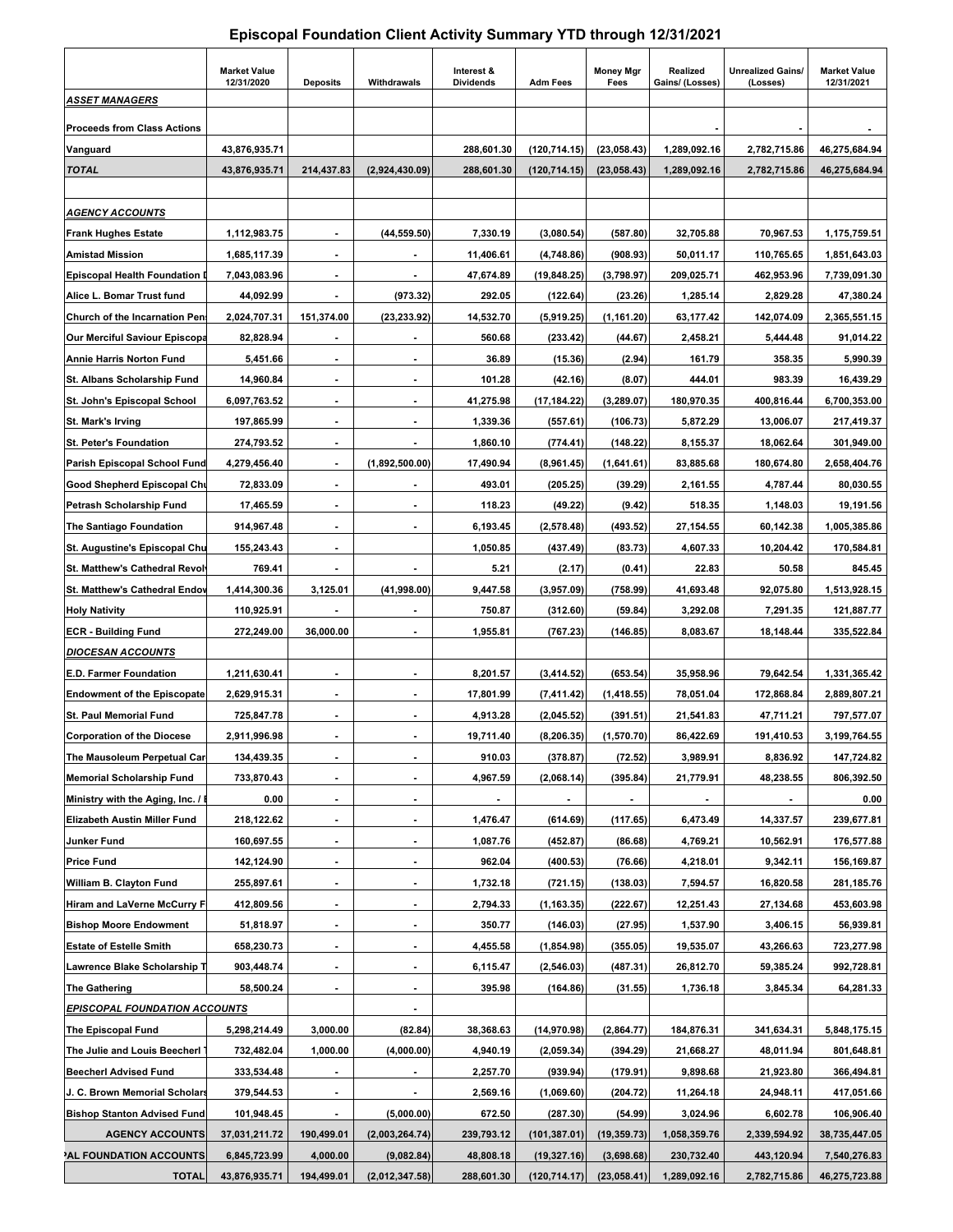## **Episcopal Health Foundation of Dallas**

**Statement of Net Assets**

|                                             |     |    | As of     | As of           |    | As of      |
|---------------------------------------------|-----|----|-----------|-----------------|----|------------|
|                                             |     |    | 6/30/2021 | 6/30/2020       |    | 12/31/2020 |
| <b>Assets</b>                               |     |    |           |                 |    |            |
| <b>North Dallas Bank - checking account</b> |     | \$ | 14,355    | \$<br>20,979    | \$ | 17,729     |
| Vanguard - money market                     | (1) |    | 312,577   | 233,689         |    | 312,561    |
| Prepaid excise tax                          | (2) |    | 2,390     | 6,200           |    | 2,390      |
| <b>Prepaid D&amp;O insurance</b>            | (3) |    | 2,291     | 1,951           |    | 652        |
| <b>Other</b>                                |     |    | 95        | 95              |    | 95         |
| <b>Investments at market value</b>          |     |    | 7,739,091 | 6,161,514       |    | 7,043,084  |
| <b>Total assets</b>                         |     | \$ | 8,070,799 | \$<br>6,424,428 | \$ | 7,376,510  |
| <b>Liabilities and Net Assets</b>           |     |    |           |                 |    |            |
| <b>Liabilities</b>                          |     |    |           |                 |    |            |
| <b>Accounts payable</b>                     | (3) |    |           | \$              | \$ | 19,434     |
| <b>Estimated excise tax liability</b>       |     |    | 7,027     | 7,010           |    | 7,027      |
| <b>Total liabilities</b>                    |     |    | 7,027     | 7,010           |    | 26,461     |
| <b>Net Assets</b>                           |     |    |           |                 |    |            |
| <b>Total unrestricted net assets</b>        |     |    | 8,063,772 | 6,417,417       |    | 7,350,049  |
| <b>Total liabilities and net assets</b>     |     | \$ | 8,070,799 | \$<br>6,424,427 | \$ | 7,376,510  |

## **Notes**

**(1) The Vanguard money market account was opened on 3/31/2019. Funds in the account represent the dollars needed to fund the 2020 grant program.**

**(2) This is the credit amount showing as a carryfoward on our taxes. EHFD will use the credit on 2020 taxes**

**(3) Accounts payable of \$19,434 represents the amount of outstanding grants payable**